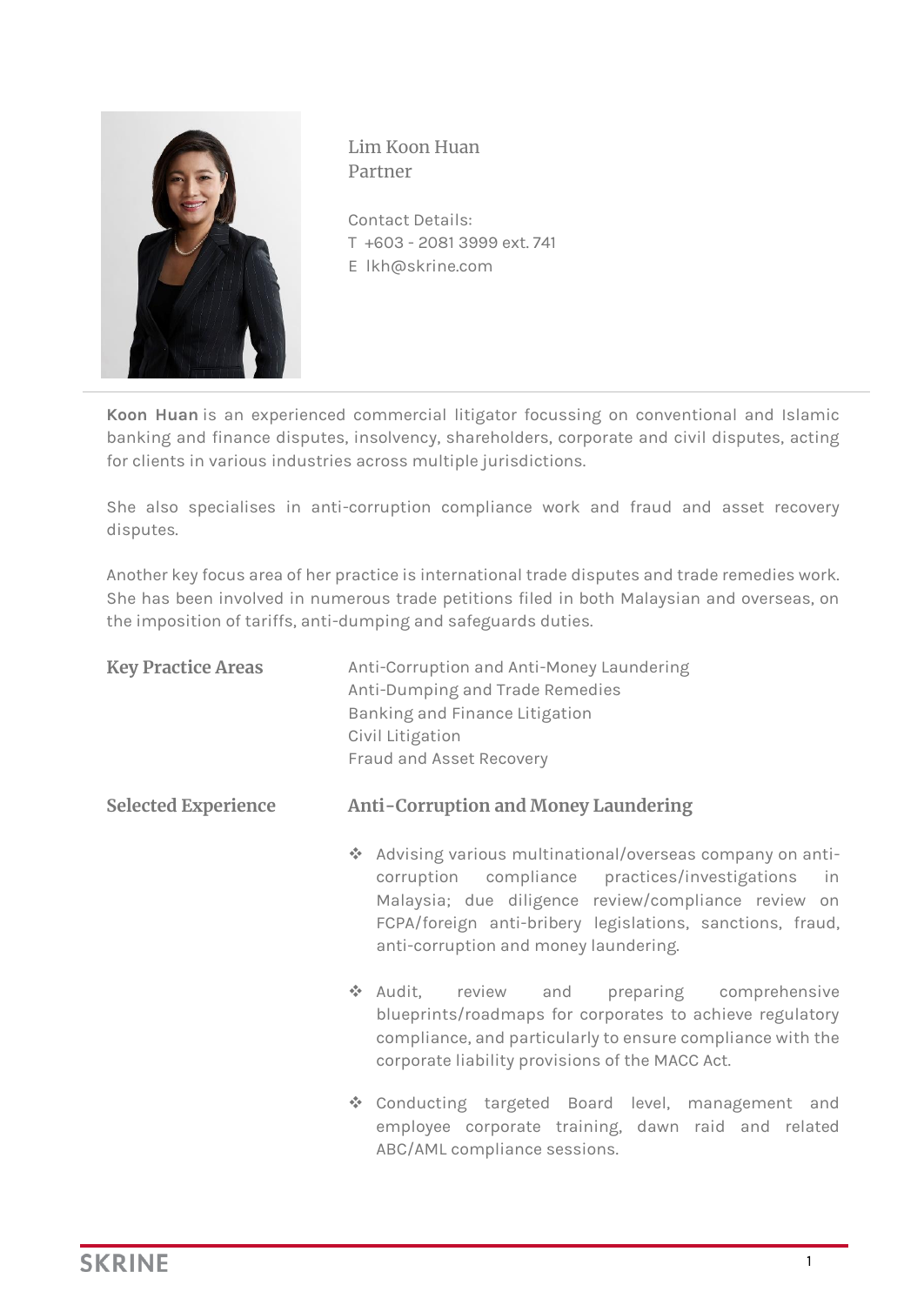❖ Advising clients on criminal investigations and civil dispute resolution strategies on corporate frauds, misappropriation, breach of duties and investment losses, accounting and tracing of secret profits and recovery of all losses. and forensic experts in obtaining urgent discovery orders, freezing and search orders in Malaysia and abroad.

## **Anti-Dumping and Trade Remedies**

❖ Acted for numerous foreign exporters and domestic importers to initiate/defend safeguards, anti-dumping, sanctions trade filings and other trade protectionism measures, both at the Ministry of International Trade (MITI) level as well as judicial review proceedings.

## **Civil Litigation**

- ❖ Counsel in an appeal in the Court of Appeal and in the Federal Court leave hearing concerning a committal order granted by High Court for the breach of a High Court order for the purchase of our client's shares in a Section 181 oppression petition.
- ❖ Malaysian legal adviser in a foreign accountancy professional body for its disciplinary proceedings and inquiry process on the Malaysian division.
- ❖ Counsel for developer in case involving right of highway concessionaire company's right to barricade or restrict approved road access onto highway, including dealing with issues of compensation for traffic leakages, residents' rights of access and highway authorities' jurisdiction.
- ❖ Counsel for landowner in defending claims made by occupants of land alleging right to stay on the land purportedly under the Land (Group Settlement) Act 1960 on urban resettlement schemes.
- ❖ Counsel for foreign public university presently in dispute with its former local corroborative partner regarding scope and effect of corroborative agreement, provisions of courses locally and enrolment & recruitment of students.
- ❖ Counsel in the Court of Appeal on various land acquisition claims for increased compensation, claims for injurious affection and severance.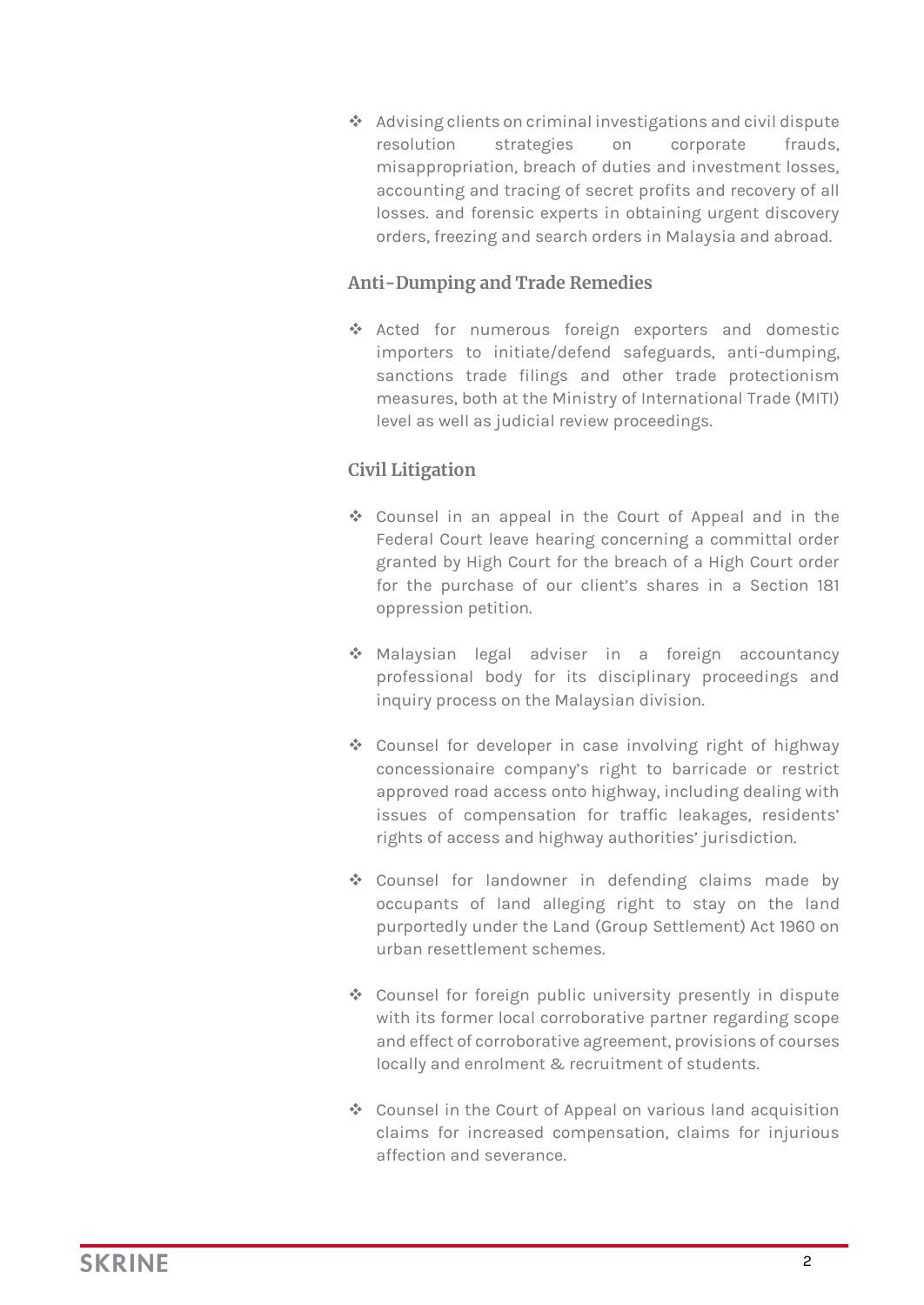| <b>Qualifications &amp;</b><br><b>Professional Affiliations</b> | <b>Qualifications:</b><br>Advocate and Solicitor, High Court of Malaya (1995)<br>LL.B (Hons), Melbourne (1993)<br>Bachelor of Commerce, Melbourne (1991)<br><b>Professional Affiliations:</b><br>Co-Chair, Anti-Corruption and Rule of Law Committee, Inter-<br>Pacific Bar Association (IPBA)<br>Committee Member, ICC Malaysia Corporate Responsibility &<br>Anti-Corruption Committee<br>Member, Focus Group on "Enforcing Contract" working with<br>PEMUDAH on the proposed establishment of the New<br>Commercial Courts of Kuala Lumpur<br>Member, Focus Group on "Enforcement of Judgement" working<br>with PEMUDAH to streamline efficiency of enforcement<br>proceedings in the Malaysian court system                                                                                                                                                                                                                                                                                                                                                                                                                                                                                                                                                                                                                                                                                                                                                                                                                                                                                                             |
|-----------------------------------------------------------------|-----------------------------------------------------------------------------------------------------------------------------------------------------------------------------------------------------------------------------------------------------------------------------------------------------------------------------------------------------------------------------------------------------------------------------------------------------------------------------------------------------------------------------------------------------------------------------------------------------------------------------------------------------------------------------------------------------------------------------------------------------------------------------------------------------------------------------------------------------------------------------------------------------------------------------------------------------------------------------------------------------------------------------------------------------------------------------------------------------------------------------------------------------------------------------------------------------------------------------------------------------------------------------------------------------------------------------------------------------------------------------------------------------------------------------------------------------------------------------------------------------------------------------------------------------------------------------------------------------------------------------|
| <b>Publications &amp; Talks</b>                                 | Presented the following talks:<br>Speaker, "Chasing Corruption Around the World - A guide to<br>۰<br>planning and implementing cross border investigations",<br>IPBA Annual Conference, Singapore 2019<br>Speaker, "Status Update on Global Corruption and Asset<br>$\bullet$<br>Forfeiture", C5 Fraud, Asset Tracing and Recovery, Geneva,<br><b>March 2019</b><br>Speaker, "The Challenges in Conducting Corruption<br>$\bullet$<br>Investigations in the Asia Pacific Region", IPBA Annual<br>Conference, Manila, 2018.<br>Speaker, "Anti-Corruption Programs in Today's Law Firm",<br>$\bullet$<br>IPBA Annual Conference, Kuala Lumpur, 2016.<br>Co-speaker (with Lord Robert Walker, UK Supreme Court<br>Justice), "Lifting the Corporate Veil - Maxim, Mystery or<br>Myth?", International Malaysian Law Conference, 2014.<br>Conducted briefing and overall Malaysian Trade Remedy law<br>۰<br>application to Cambodian Government Trade Delegation in<br>Trade Remedy Laws Implementation, June 2012.<br>Skrine Conference 2007 - Talk: Dispute Resolution.<br>$\bullet$<br>Malaysian Land Law Conference 2007 - Talk on provision<br>۰<br>and nature of Land Acquisition Act.<br>Speaker, "Managing Variation and Modification in the<br>۰<br>Contract", LexisNexis, 2006.<br>Co-speaker (with Herbert Smith), "Minority Shareholders'<br>۰<br>Interest", Sime Darby Group, Malaysia, August 2004<br>Skrine 50th Anniversary Conference - Talk on Trade<br>۰<br>Remedies (2003).<br>Contract" for New Diplomatic & Foreign Affairs Officers,<br>۰<br>National Institute of Public Administration ("INTAN"), 2003. |